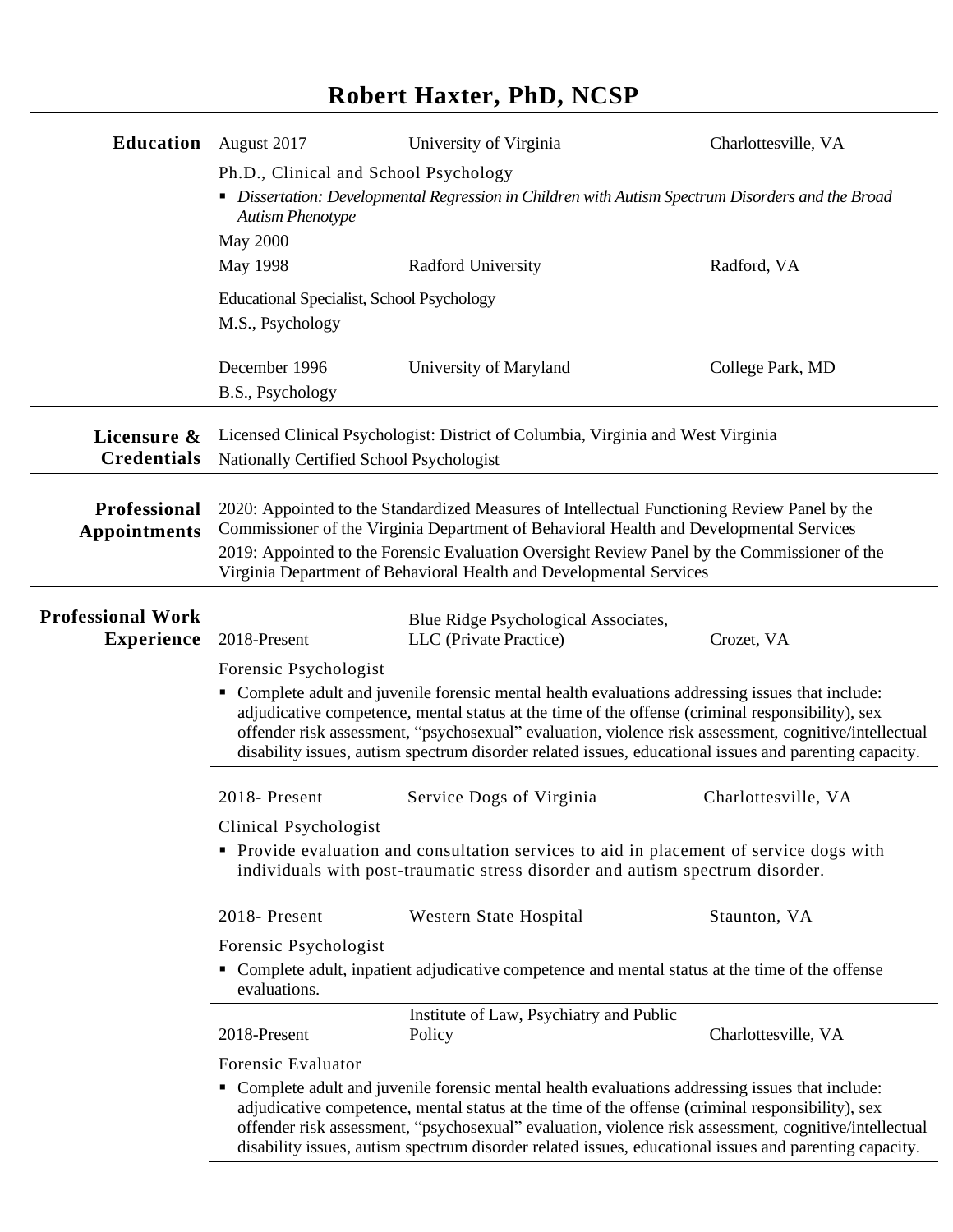|                  | Aligned Clinical and Educational |            |  |
|------------------|----------------------------------|------------|--|
| $2017$ - Present | Services (Private Practice)      | Crozet. VA |  |

Clinical Psychologist

▪ Provide outpatient therapy and conduct psychological, educational and neuropsychological assessments for children, adolescents and adults.

|           | Institute of Law, Psychiatry, and Public | Charlottesville, VA |
|-----------|------------------------------------------|---------------------|
| 2017-2018 | Policy and Western State Hospital        | Staunton, VA        |

Forensic Evaluator – Postdoctoral Fellow

■ Completed adult and juvenile forensic mental health assessments addressing issues that include: adjudicative competence, mental status at the time of the offense, sex offender risk assessment, cognitive/intellectual disability issues, parenting capacity and police pre-employment evaluation.

| 2010-2016  | <b>Albemarle County Schools</b> | Charlottesville, VA |
|------------|---------------------------------|---------------------|
| 2004-2010; | <b>Stafford County Schools</b>  | Stafford, VA        |
| 2000-2001  |                                 |                     |

School Psychologist

- Conducted comprehensive psychological assessments on preschoolers, children, and adolescents, inclusive of intellectual, achievement, adaptive, executive functioning, and personality assessment.
- **•** Provided individual and group counseling services to children and adolescents.
- Consulted with staff to develop positive behavioral support plans.
- Facilitated eligibility meetings to determine special education eligibility.
- Supervised practicum students and school psychology interns.

|                                                                         | 2001-2004                                                                                                                                                                                                                                                                | <b>Stafford County Schools</b>                                              | Stafford, VA        |  |
|-------------------------------------------------------------------------|--------------------------------------------------------------------------------------------------------------------------------------------------------------------------------------------------------------------------------------------------------------------------|-----------------------------------------------------------------------------|---------------------|--|
|                                                                         | Early Childhood Special Education Teacher                                                                                                                                                                                                                                |                                                                             |                     |  |
|                                                                         | • Developed and provide specialized classroom instruction to two and three year old students with a variety<br>of identified disabilities.                                                                                                                               |                                                                             |                     |  |
|                                                                         | • Conducted developmental screenings to identify potential disabilities.                                                                                                                                                                                                 |                                                                             |                     |  |
|                                                                         |                                                                                                                                                                                                                                                                          | • Created individualized educational plans for students with special needs. |                     |  |
| <b>Clinical Training</b><br><b>Experience</b>                           | August 2016 -<br>August 2017                                                                                                                                                                                                                                             | John L. Gildner Regional Institute for<br><b>Children and Adolescents</b>   | Rockville, MD       |  |
| Therapist/Psychological Examiner/Predoctoral Intern (APA Approved Site) |                                                                                                                                                                                                                                                                          |                                                                             |                     |  |
|                                                                         | • Provided comprehensive therapeutic and case management services for a caseload of up to six<br>adolescents, inclusive of individual and family therapy and crisis management.                                                                                          |                                                                             |                     |  |
|                                                                         | • Completed comprehensive psychological/neuropsychological assessments.                                                                                                                                                                                                  |                                                                             |                     |  |
|                                                                         | • Collaborated with a multidisciplinary treatment team that included residential staff, school personnel<br>and psychiatrists.                                                                                                                                           |                                                                             |                     |  |
|                                                                         | <b>August 2015-</b>                                                                                                                                                                                                                                                      | Institute of Law, Psychiatry, and Public                                    |                     |  |
|                                                                         | June 2016                                                                                                                                                                                                                                                                | Policy                                                                      | Charlottesville, VA |  |
|                                                                         | Forensic Evaluator/Advanced Practicum Student                                                                                                                                                                                                                            |                                                                             |                     |  |
|                                                                         | • Completed adult and juvenile forensic mental health assessments addressing issues that included:<br>adjudicative competence, mental status at the time of the offense (criminal responsibility), sex offender<br>risk assessment and police pre-employment evaluation. |                                                                             |                     |  |
|                                                                         | August 2013-                                                                                                                                                                                                                                                             | Sheila C. Johnson Center for Human                                          |                     |  |
|                                                                         | June 2016                                                                                                                                                                                                                                                                | Services                                                                    | Charlottesville, VA |  |
|                                                                         | <b>Assessment Case Manager</b>                                                                                                                                                                                                                                           |                                                                             |                     |  |
|                                                                         | • Conducted psychological and neuropsychological assessments for children, adolescents and adults.                                                                                                                                                                       |                                                                             |                     |  |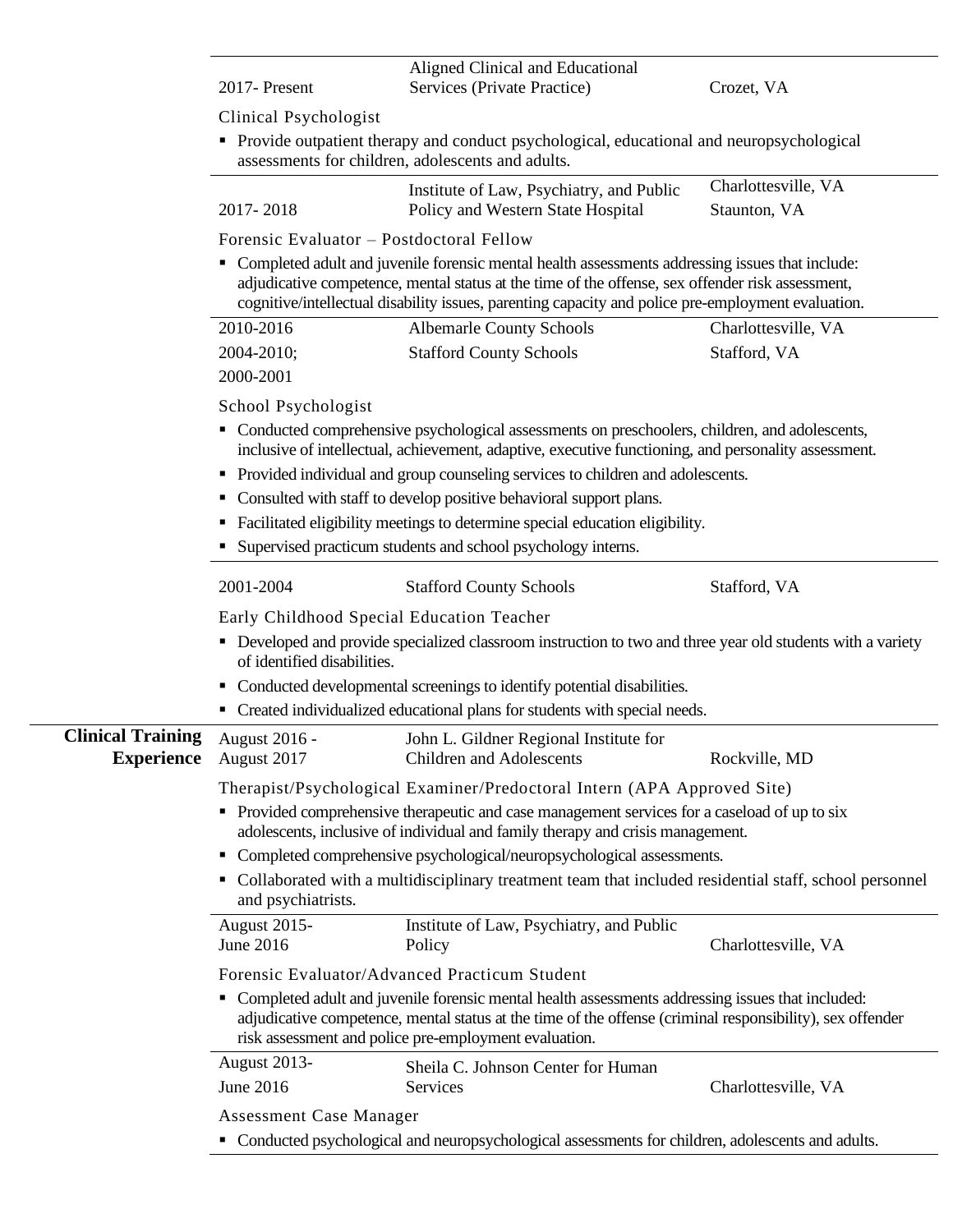|                                      | January 2011-<br>June 2016                                                                                                            | Albemarle County Public Schools                                                                   | Charlottesville, VA |
|--------------------------------------|---------------------------------------------------------------------------------------------------------------------------------------|---------------------------------------------------------------------------------------------------|---------------------|
|                                      | Practicum Student Clinical Supervisor                                                                                                 |                                                                                                   |                     |
|                                      |                                                                                                                                       | • Provided clinical supervision to doctoral students during school psychology training rotations. |                     |
|                                      | September 2014-<br><b>July 2015</b>                                                                                                   | Commonwealth Center for Children and<br>Adolescents                                               | Staunton, VA        |
|                                      |                                                                                                                                       | Unit Psychologist/Advanced Practicum Student                                                      |                     |
|                                      | • Provided individual and family therapy to inpatient residents and their families.                                                   |                                                                                                   |                     |
|                                      | • Conducted intake interviews to inform diagnosis and treatment planning.                                                             |                                                                                                   |                     |
|                                      | Completed integrated psychological summary reports, court ordered 10 day evaluations and psychological<br>assessments.                |                                                                                                   |                     |
|                                      | September 2013 -<br>May 2014                                                                                                          | Sheila C. Johnson Center for Human<br>Services                                                    | Charlottesville, VA |
|                                      | Therapist/Practicum Student                                                                                                           |                                                                                                   |                     |
|                                      |                                                                                                                                       | • Provided individual therapy to adults and adolescents.                                          |                     |
|                                      | • Developed individualized treatment plans.                                                                                           |                                                                                                   |                     |
|                                      |                                                                                                                                       |                                                                                                   |                     |
| Research<br><b>Experience</b>        | September 2013-<br><b>July 2016</b>                                                                                                   | University of Virginia<br>Autism Spectrum Services Lab                                            | Charlottesville, VA |
|                                      |                                                                                                                                       |                                                                                                   |                     |
|                                      | <b>Independent Study Research</b>                                                                                                     |                                                                                                   |                     |
|                                      | • Developmental Regression in Children with Autism Spectrum Disorders and the Broad Autism Phenotype<br>(Dissertation)                |                                                                                                   |                     |
|                                      | • Evaluating Differential Cognitive and Adaptive Skill Outcomes in Children with Autism Spectrum<br>Disorders that Exhibit Regression |                                                                                                   |                     |
|                                      | 1996-1997                                                                                                                             | University of Maryland                                                                            | College Park, MD    |
|                                      | <b>Research Assistant</b>                                                                                                             |                                                                                                   |                     |
|                                      | • Conducted structured interviews with young children.                                                                                |                                                                                                   |                     |
|                                      | • Administered standardized achievement measures.                                                                                     |                                                                                                   |                     |
|                                      | 1995-1996                                                                                                                             | University of Maryland                                                                            | College Park, MD    |
|                                      | Research Assistant                                                                                                                    |                                                                                                   |                     |
|                                      | • Interviewed children and adolescents to ascertain views on gender stereotypes.                                                      |                                                                                                   |                     |
|                                      |                                                                                                                                       | • Transcribed video recordings and coded student responses.                                       |                     |
|                                      |                                                                                                                                       |                                                                                                   |                     |
| University                           |                                                                                                                                       | University of Virginia                                                                            | Charlottesville, VA |
| <b>Teaching</b><br><b>Experience</b> | 2014-2018                                                                                                                             | <b>James Madison University</b>                                                                   | Harrisonburg, VA    |
|                                      | <b>Guest Lectures</b>                                                                                                                 |                                                                                                   |                     |
|                                      |                                                                                                                                       | <b>Tests and Measurement (PSYC 427)</b> – "Standardized Testing in Schools" (2016, 2018, 2019)    |                     |
|                                      |                                                                                                                                       | Child Psychopathology (EDHS 7680) - "Autism Spectrum Disorders" (2015)                            |                     |
|                                      |                                                                                                                                       | Psychological Consultation (EDHS 8710) - "Consultation in Schools" (2014)                         |                     |
|                                      |                                                                                                                                       |                                                                                                   |                     |